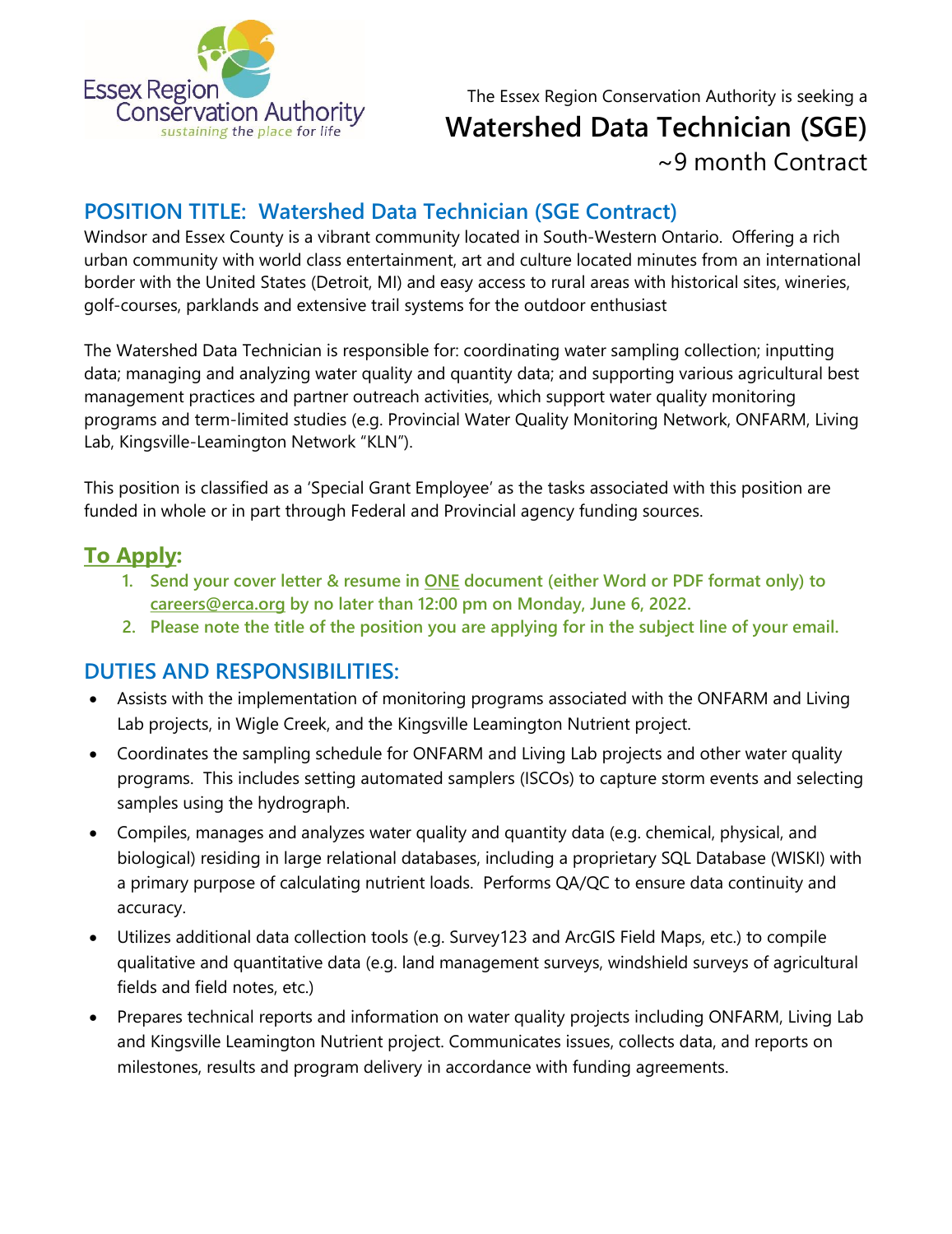- Promotes agricultural best management practices through involvement with landowners, and assists with: the planning; technical content; and implementation of outreach activities, for the promotion and awareness of the Authority's role in the delivery of the ONFARM and Living Lab projects.
- Assists with installation, calibration, use, and troubleshooting of water quality monitoring equipment including field sonde probes, ISCO's, flow gauges and other monitoring equipment, as required.
- Other related duties as assigned.

### **MINIMUM QUALIFICATIONS:**

- University degree in an environmental field with particular emphasis on water quality; MSc is considered an asset
- 2-3 years' relevant experience in water quality or hydrology, including knowledge of stream hydrology, agricultural practices and Best Management Practices
- Strong knowledge of water quality monitoring, equipment and analysis
- Well-developed written and oral communication skills
- Strong interpersonal skills and ability to work as part of a team and with stakeholders
- Proficient with computers and standard software applications (MS office environment-Word, Excel, Access); Experience with GIS and SQL databases is considered an asset
- Ability to effectively organize, analyze, and manipulate data, for the purposes of preparing reports, containing relevant and digestible information, for various stakeholders
- Must possess and maintain an MTO Class G Driver's License in good standing

## **WORKING CONDITIONS:**

- Position is based up to 35 hours per week. Work week schedule may vary throughout the year, including weekends, dependent upon water quality monitoring requirements. There is no guarantee of full time hours and this position may be subject to temporary layoffs from time to time and/or alternate work schedules should business interruptions occur.
- Hazards and Risks: Works with small quantities (25 mL) of concentrated nitric acid, collects samples of water containing E coli and other contaminants. PPE must be worn accordingly. Must be able to lift up to 20 pounds for short distances of up to 500 m.
- Occasional site visits requiring prolonged standing/walking, negotiating of obstacles, and bending or stooping.
- Environmental conditions: Work is often performed within a standard office environment, and regularly requires periods of visual and mental concentration of 2 to 4 hours duration, prolonged sitting (and associated physical strain), and accuracy and attention to detail. Sampling takes place during all seasons, including winters, wet rain events, and summer seasons. The technician must